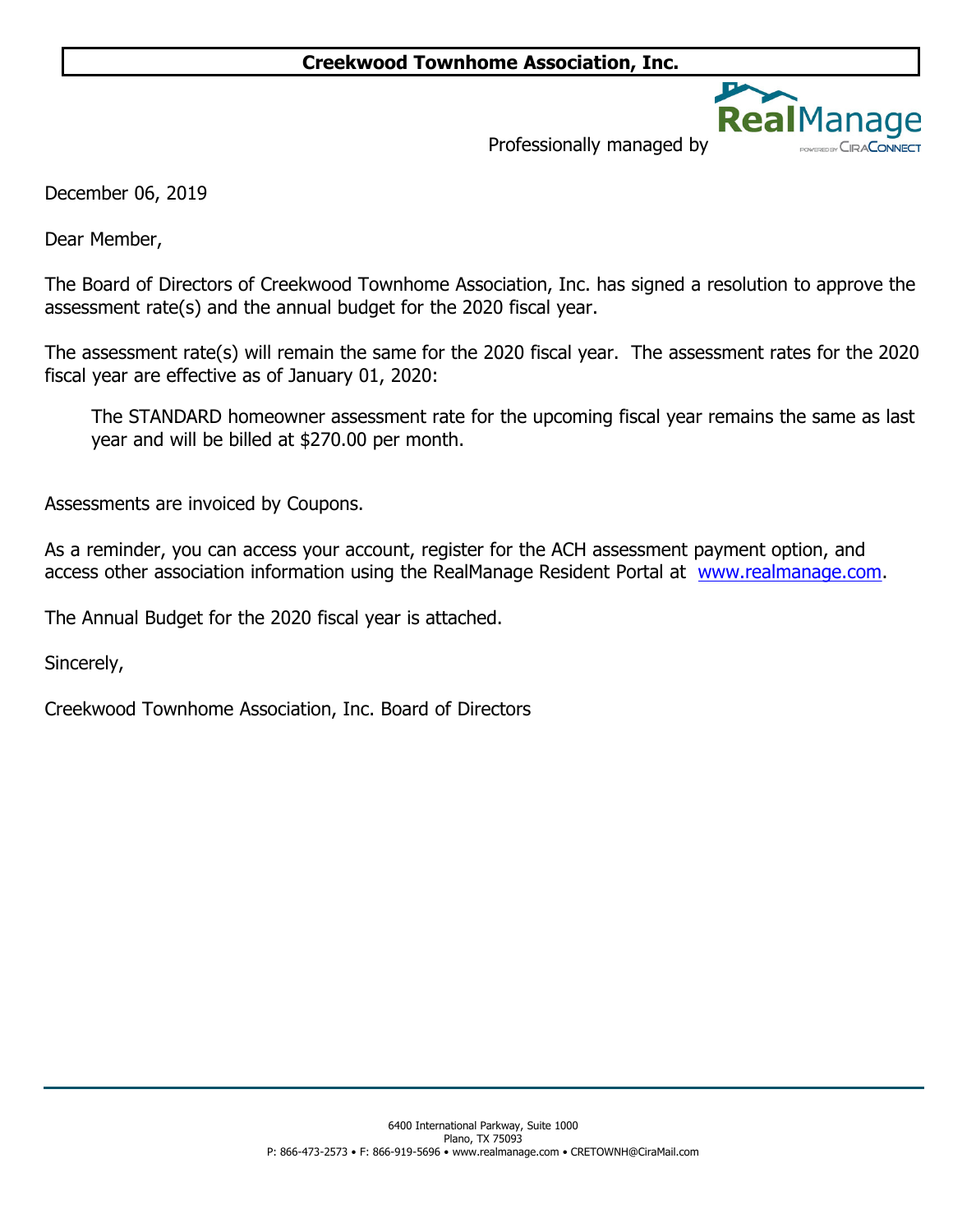

# **Annual Budget - Resident Budget Package**



# **Creekwood Townhome Association, Inc.**

# **Annual Budget for Fiscal Year 2020**



**Prepared on: 12/6/2019**

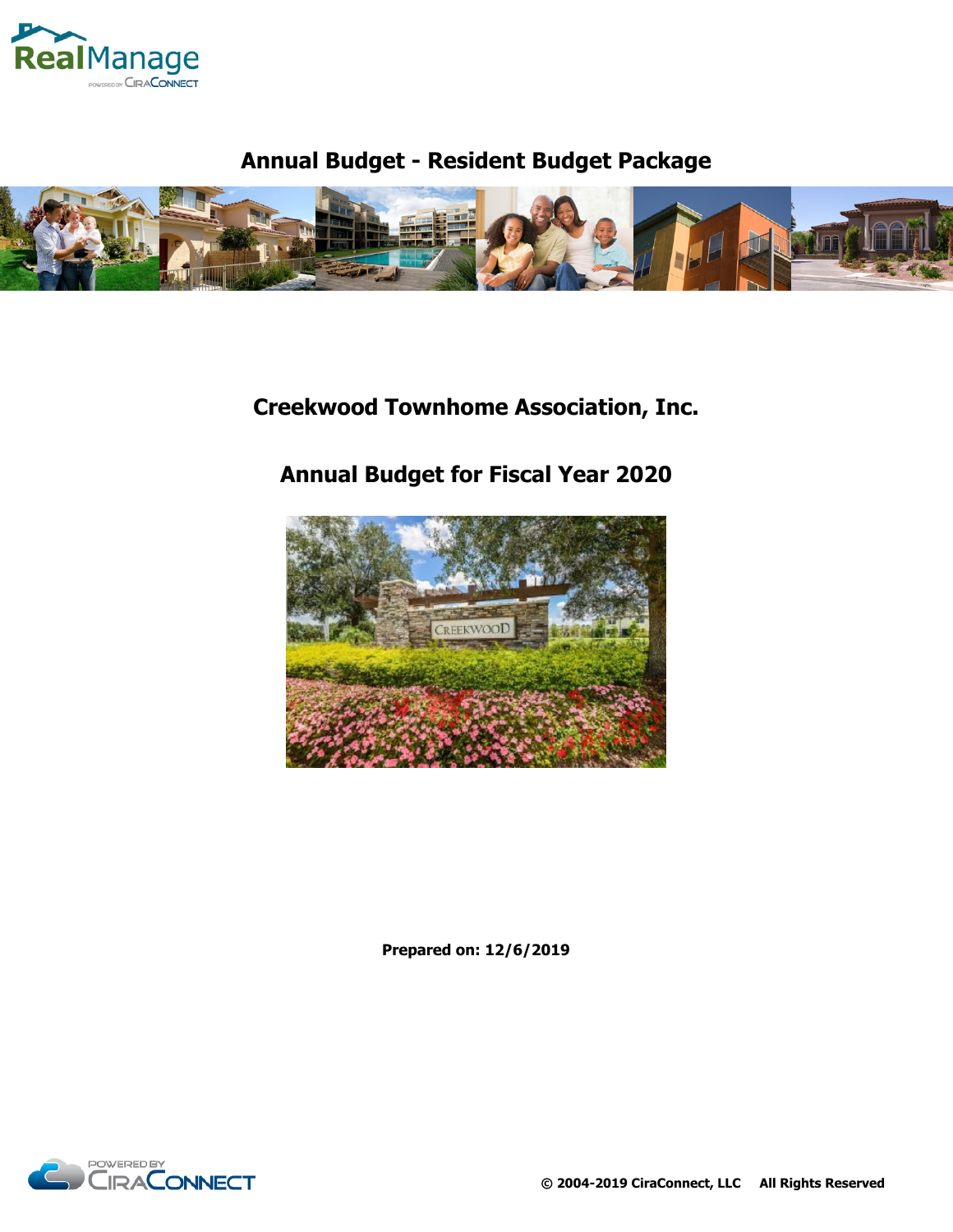### **Annual Budget - Resident Budget Package Table of Contents Creekwood Townhome Association, Inc.**

RealManage is pleased to deliver this Annual Budget - Resident Budget Package , which has been prepared for use by the Residents of the community.

| <b>Report / Document</b>                                     | Page(s)                | <b>Description</b>                                                                                                                                                                                                                             |
|--------------------------------------------------------------|------------------------|------------------------------------------------------------------------------------------------------------------------------------------------------------------------------------------------------------------------------------------------|
| l Cover Letter                                               | 1 Page $/$ 3           |                                                                                                                                                                                                                                                |
| Budget Fund Revenue and<br>Expense Summary (side by<br>side) | 2 Pages / 4 to 5       | Revenue and expense budget summary presented by fund in a side by side and<br>consolidated format.                                                                                                                                             |
| Budget Fund Cash Flow<br>Summary (side by side)              | 1 Page $/ 6$           | Cash flow budget summary presented by fund in a side by side and consolidated<br>format.                                                                                                                                                       |
| Monthly Detail                                               | 4 Pages / 7 to<br>10   | Revenue and expense budget by fund detailed on a monthly basis for the upcoming<br>fiscal year at the general ledger and subcategory level.                                                                                                    |
| Revenue & Expense Budget<br><b>Notes</b>                     | 4 Pages $/11$ to<br>14 | Revenue and expense budget detail notes at the general ledger account and<br>subcategory level used to explain the budgeted item.                                                                                                              |
| Replacement Fund Analysis                                    | 1 Page / 15            | A detail analysis of funds currently designated in the Replacement Fund set aside, and<br>the calculation of funds needed, to pay for future major repairs or replacement of the<br>association's assets (unless provided by a Reserve Study). |

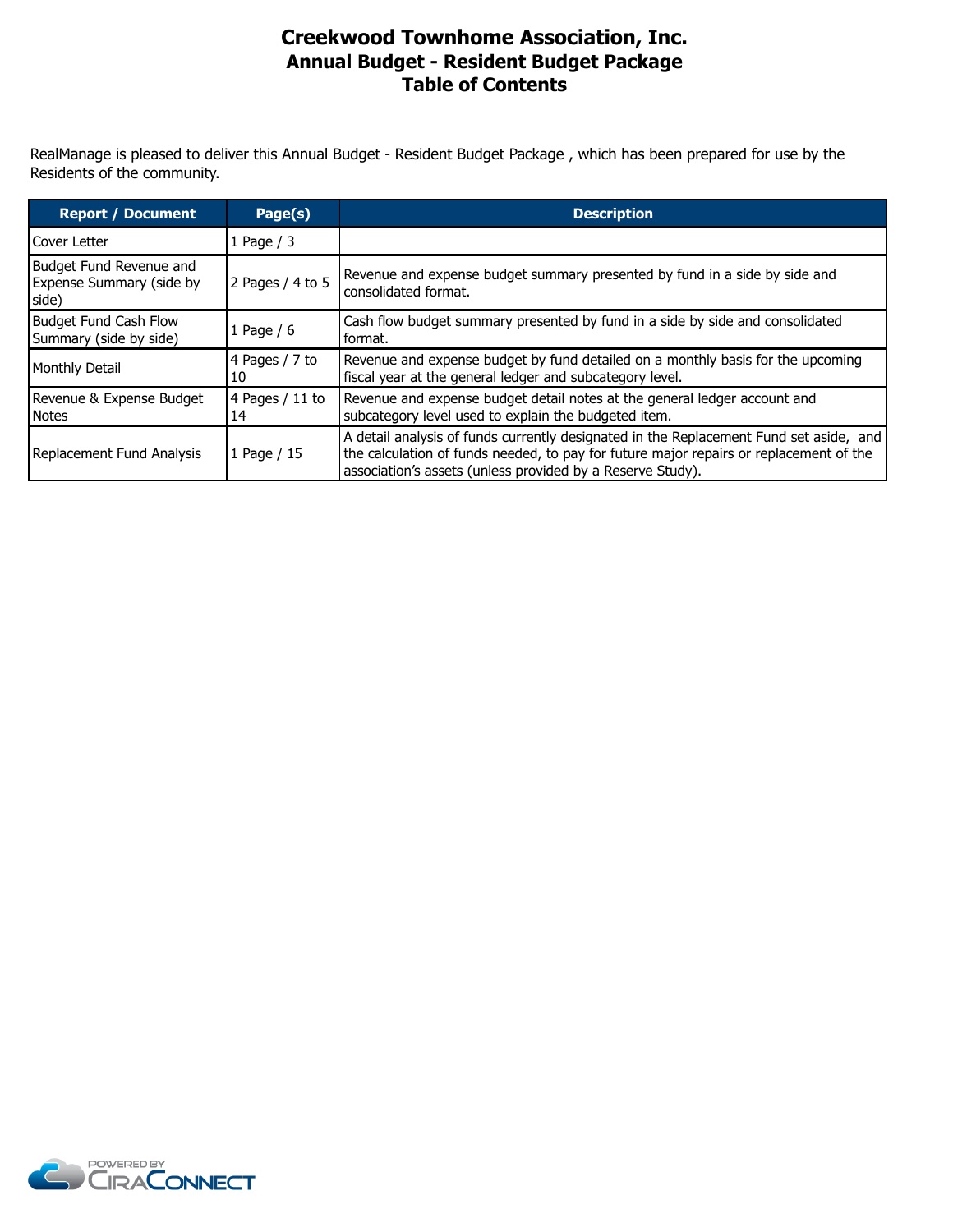## **Creekwood Townhome Association, Inc. Revenue and Expense Budget Summary for FY 2020**

|                                              | <b>Operating Fund</b> | Deferred<br>Maintenance<br>Fund | Consolidated |
|----------------------------------------------|-----------------------|---------------------------------|--------------|
| Revenues                                     |                       |                                 |              |
| Assessments                                  |                       |                                 |              |
| Regular Assessments                          | \$362,880             |                                 | \$362,880    |
| <b>Assessment Allocation</b>                 | $(*145,000)$          | \$145,000                       |              |
| <b>TOTAL of Assessments</b>                  | \$217,880             | \$145,000                       | \$362,880    |
| Other Income                                 |                       |                                 |              |
| <b>TOTAL of Other Income</b>                 |                       |                                 |              |
| <b>TOTAL of Revenues</b>                     | \$217,880             | \$145,000                       | \$362,880    |
| Expenses                                     |                       |                                 |              |
| <b>Operating Expenses</b>                    |                       |                                 |              |
| <b>Direct Operating Expenses</b>             |                       |                                 |              |
| <b>Grounds Maintenance</b>                   | \$94,574              |                                 | \$94,574     |
| Clubhouse and Pool                           | \$26,700              |                                 | \$26,700     |
| Repairs/Maint - General                      | \$20,000              |                                 | \$20,000     |
| Repairs/Maint - Irrigation                   | \$3,600               |                                 | \$3,600      |
| Repair/Maint - Amenity Center                |                       |                                 |              |
| Security and Patrols                         |                       |                                 |              |
| Exterminating                                |                       |                                 |              |
| Taxes - Personal Property                    |                       |                                 |              |
| Telephone                                    |                       |                                 |              |
| <b>Trash Removal</b>                         |                       |                                 |              |
| Water and Wastewater                         | \$1,260               |                                 | \$1,260      |
| Electricity                                  | \$24,915              |                                 | \$24,915     |
| <b>TOTAL of Direct Operating Expenses</b>    | \$171,049             |                                 | \$171,049    |
| General and Administrative Expenses          |                       |                                 |              |
| <b>Professional Fees</b>                     | \$11,100              |                                 | \$11,100     |
| <b>Bad Debts</b>                             |                       |                                 |              |
| <b>Bank Charges</b>                          | \$200                 |                                 | \$200        |
| <b>Collection Expense</b>                    | \$1,020               |                                 | \$1,020      |
| <b>Homeowner Activities</b>                  | \$6,100               |                                 | \$6,100      |
| Insurance                                    | \$7,426               |                                 | \$7,426      |
| Management Fee                               | \$12,144              |                                 | \$12,144     |
| Administration                               | \$5,573               |                                 | \$5,573      |
| TOTAL of General and Administrative Expenses | \$43,563              |                                 | \$43,563     |
| <b>TOTAL of Operating Expenses</b>           | \$214,612             |                                 | \$214,612    |
| Capital Expenditures (Non-capitalized)       |                       |                                 |              |
| Other Expenses                               | \$2,652               |                                 | \$2,652      |
| <b>TOTAL of Other Expenses</b>               | \$2,652               |                                 | \$2,652      |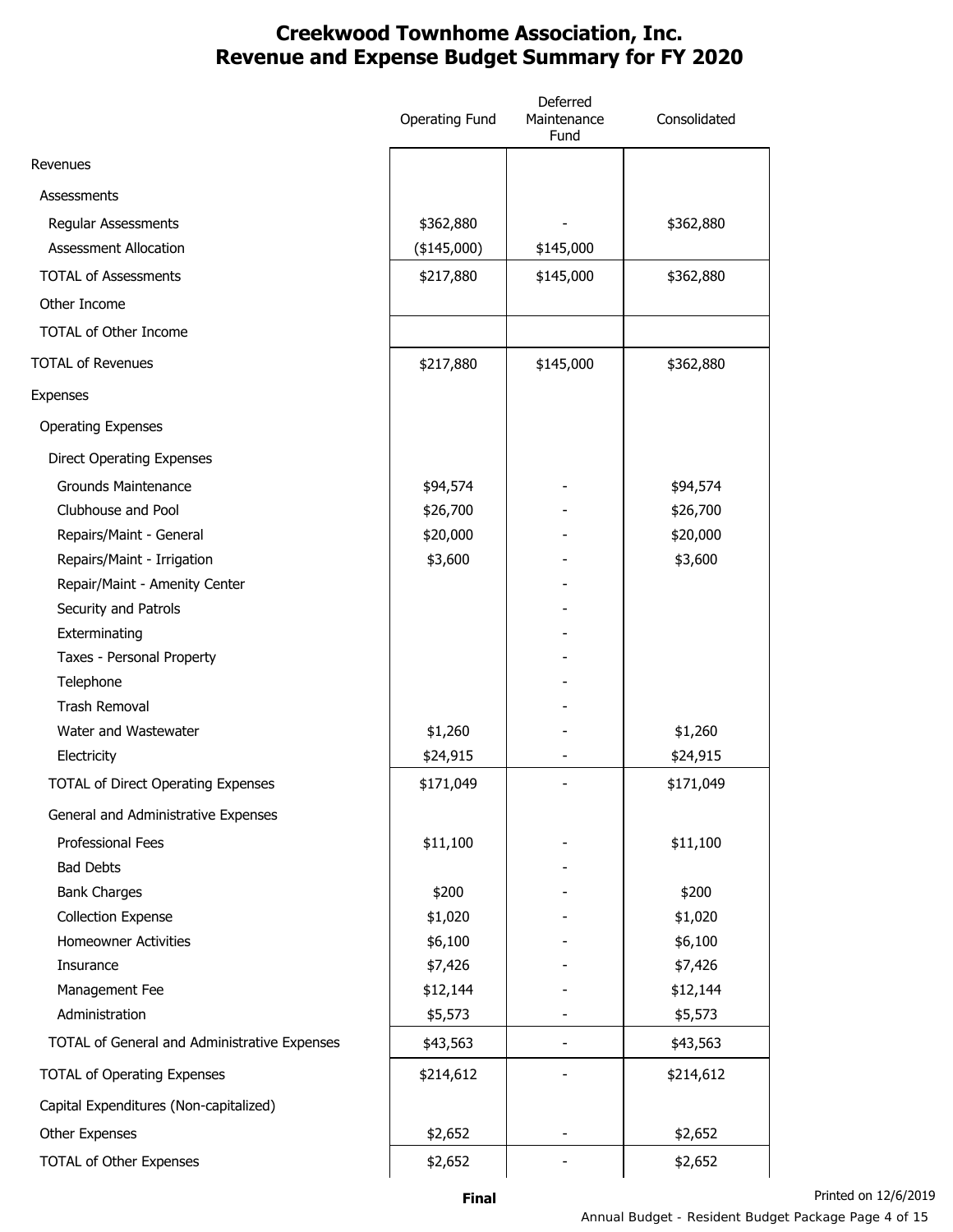## **Creekwood Townhome Association, Inc. Revenue and Expense Budget Summary for FY 2020**

|                          | Operating Fund | Deferred<br>Maintenance<br>Fund | Consolidated |
|--------------------------|----------------|---------------------------------|--------------|
| Depreciation             |                |                                 |              |
| <b>TOTAL of Expenses</b> | \$217,264      | $\overline{\phantom{0}}$        | \$217,264    |
| Net Surplus (Deficit)    | \$616          | \$145,000                       | \$145,616    |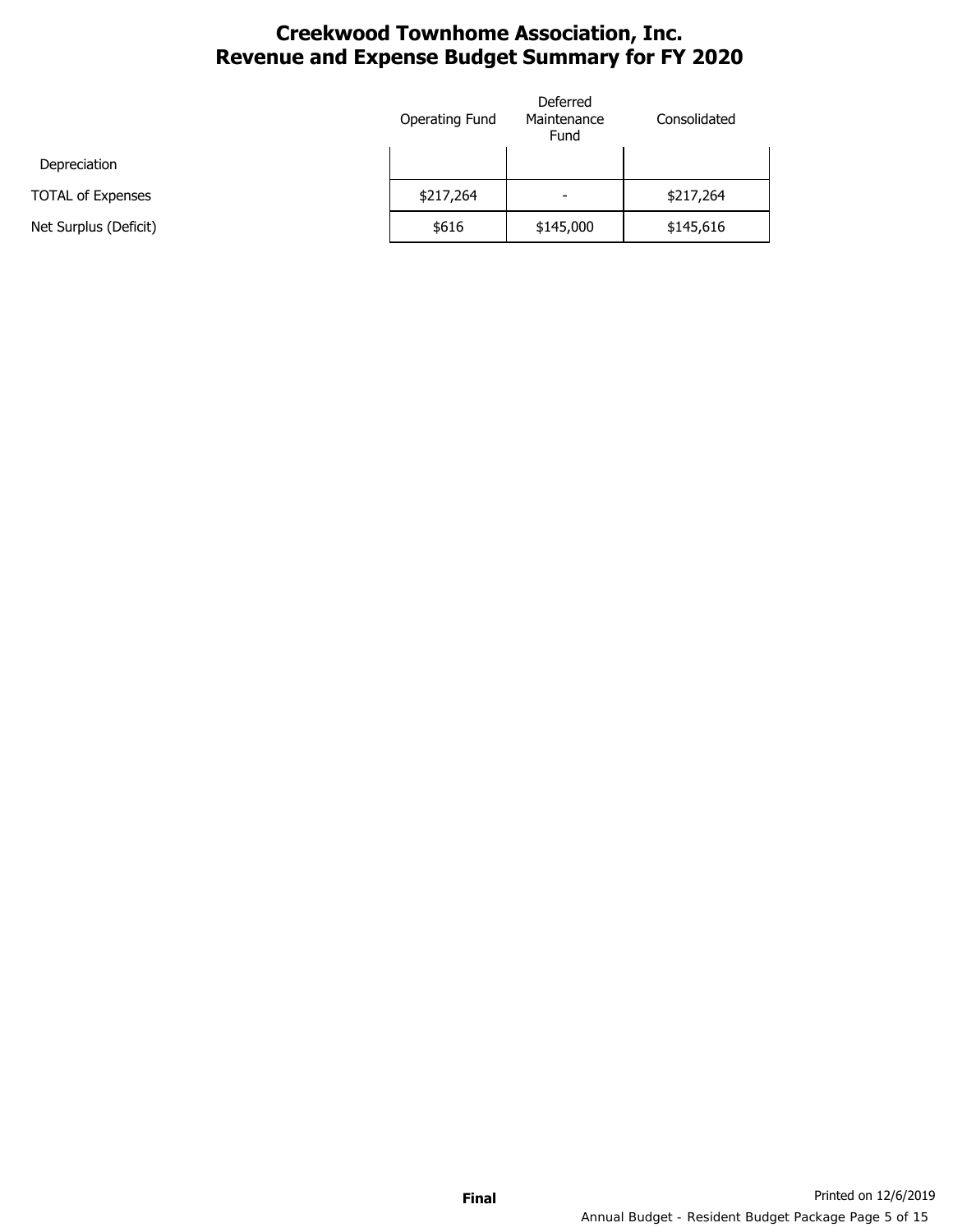## **Creekwood Townhome Association, Inc. Cash Flow Budget Summary for FY 2020**

|                                                                                                        | <b>Operating Fund</b> | Deferred<br>Maintenance<br>Fund | <b>Consolidated</b> |
|--------------------------------------------------------------------------------------------------------|-----------------------|---------------------------------|---------------------|
| Beginning Cash Balance (All Cash Accounts)                                                             | \$59,426              | \$198,730                       | \$258,156           |
| Cash from Operating Activities                                                                         |                       |                                 |                     |
| Net Surplus (Deficit)                                                                                  | \$616                 | \$145,000                       | \$145,616           |
| Add Back Depreciation Expense (non-cash)                                                               |                       |                                 |                     |
| Add/Subtract Projected Decrease/Increase in A/R,<br>Prepaid Expenses and Other Assets                  |                       |                                 |                     |
| Add/Subtract Projected Increase/Decrease in A/P,<br>Prepaid Assessments, and Other Current Liabilities |                       |                                 |                     |
| Net Cash Flow from Operating Activities                                                                | \$616                 | \$145,000                       | \$145,616           |
| Cash from Investing Activities                                                                         |                       |                                 |                     |
| Purchase/Repair of Facilities & Equipment (Capitalized)                                                |                       |                                 |                     |
| Net Cash Flow from Investing Activities                                                                |                       |                                 |                     |
| Cash from Financing Activities                                                                         |                       |                                 |                     |
| Loan Principal Payments                                                                                |                       |                                 |                     |
| Interfund Borrowing (Due To / Due From Other Funds)                                                    |                       |                                 |                     |
| Fund Transfers (Permanent Transfer To / From Another<br>Fund)                                          |                       |                                 |                     |
| Net Cash Flow from Financing Activities                                                                |                       |                                 |                     |
| Net Cash Increase (Decrease)                                                                           | \$616                 | \$145,000                       | \$145,616           |
| Ending Cash Balance                                                                                    | \$60,042              | \$343,730                       | \$403,772           |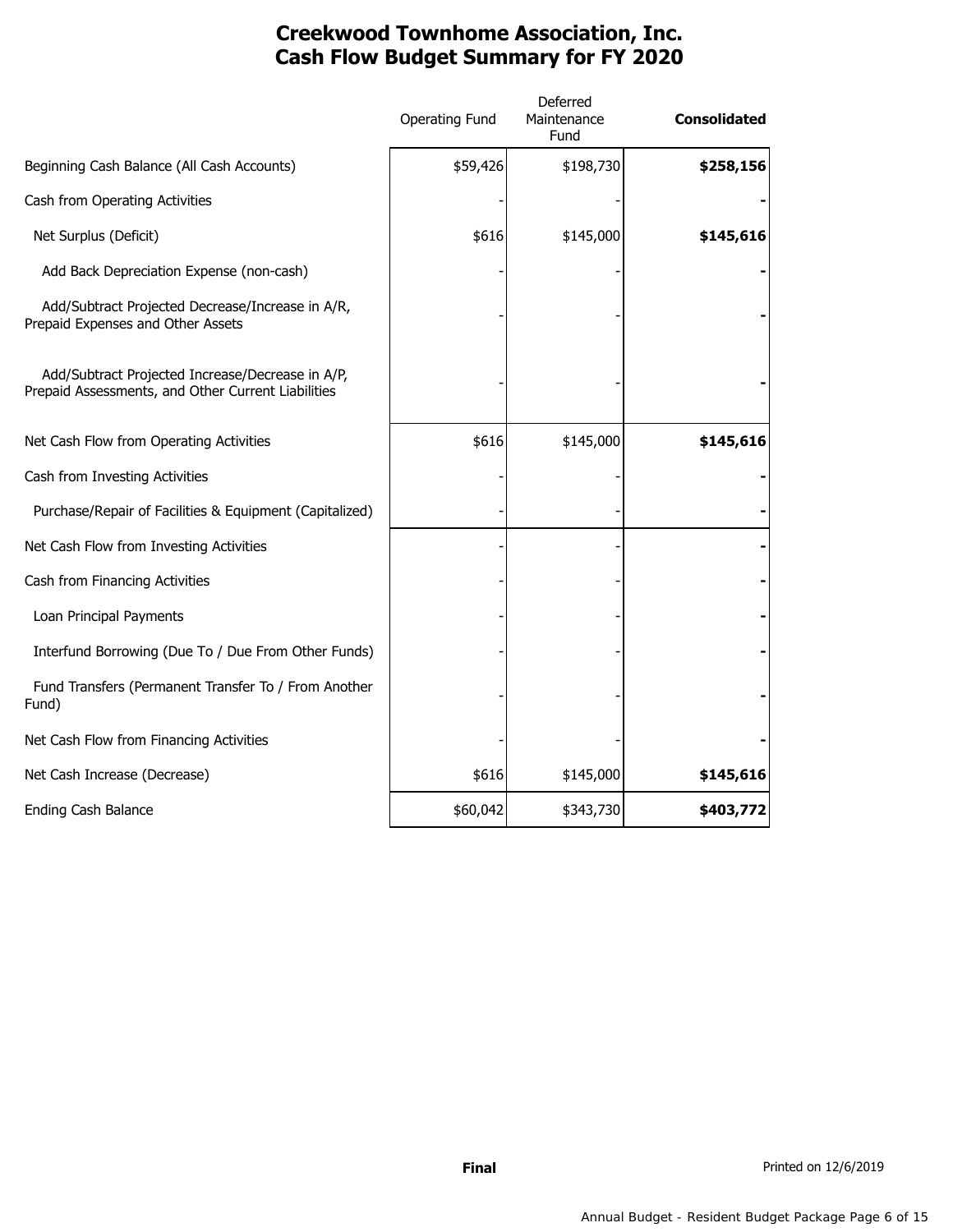| (1) Operating Fund                         | <b>Budget</b> | Jan 20                   | Feb 20                   | <b>Mar 20</b>            | <b>Apr 20</b>            | <b>May 20</b>            | Jun 20                   | Jul 20                   | <b>Aug 20</b>            | <b>Sep 20</b>            | <b>Oct 20</b>                         | <b>Nov 20</b>                                       | <b>Dec 20</b> |
|--------------------------------------------|---------------|--------------------------|--------------------------|--------------------------|--------------------------|--------------------------|--------------------------|--------------------------|--------------------------|--------------------------|---------------------------------------|-----------------------------------------------------|---------------|
| <b>Revenues</b>                            |               |                          |                          |                          |                          |                          |                          |                          |                          |                          |                                       |                                                     |               |
| <b>Assessments</b>                         |               |                          |                          |                          |                          |                          |                          |                          |                          |                          |                                       |                                                     |               |
| <b>Regular Assessments</b>                 |               |                          |                          |                          |                          |                          |                          |                          |                          |                          |                                       |                                                     |               |
| Regular Assessments - Full Rate (4010)     |               |                          |                          |                          |                          |                          |                          |                          |                          |                          |                                       |                                                     |               |
| Full Rate (4010)                           | \$362,880     | \$30,240                 | \$30,240                 | \$30,240                 | \$30,240                 | \$30,240                 | \$30,240                 | \$30,240                 | \$30,240                 | \$30,240                 | \$30,240                              | \$30,240                                            | \$30,240      |
| <b>TOTAL of Regular Assessments</b>        | \$362,880     | \$30,240                 | \$30,240                 | \$30,240                 | \$30,240                 | \$30,240                 | \$30,240                 | \$30,240                 | \$30,240                 | \$30,240                 | \$30,240                              | \$30,240                                            | \$30,240      |
| <b>Assessment Allocation</b>               |               |                          |                          |                          |                          |                          |                          | --                       |                          |                          |                                       |                                                     |               |
| Assessment Allocation (4220)               |               |                          |                          |                          |                          |                          |                          |                          |                          |                          |                                       |                                                     |               |
| Assessment Allocation (4220)               | ( \$145,000]  | (\$12,083)               | (\$12,083)               | (\$12,083)               | (\$12,083)               | (\$12,083)               | $(*12,083)$              | (\$12,083)               | $(*12,083)$              | (\$12,083)               | (\$12,083)                            | (\$12,083)                                          | (\$12,087)    |
| <b>TOTAL of Assessment Allocation</b>      | $(*145,000)$  | (\$12,083)               | (\$12,083)               | (\$12,083)               | $(*12,083)$              | (\$12,083)               | $(*12,083)$              | $(*12,083)$              | $(*12,083)$              | $(*12,083)$              | (\$12,083)                            | (\$12,083)                                          | (\$12,087)    |
| <b>TOTAL of Assessments</b>                | \$217,880     | \$18,157                 | \$18,157                 | \$18,157                 | \$18,157                 | \$18,157                 | \$18,157                 | \$18,157                 | \$18,157                 | \$18,157                 | \$18,157                              | \$18,157                                            | \$18,153      |
| <b>TOTAL of Revenues</b>                   | \$217,880     | \$18,157                 | \$18,157                 | \$18,157                 | \$18,157                 | \$18,157                 | \$18,157                 | \$18,157                 | \$18,157                 | \$18,157                 | \$18,157                              | \$18,157                                            | \$18,153      |
| <b>Expenses</b>                            |               |                          |                          |                          |                          |                          |                          |                          |                          |                          |                                       |                                                     |               |
| <b>Operating Expenses</b>                  |               |                          |                          |                          |                          |                          |                          |                          |                          |                          |                                       |                                                     |               |
| <b>Direct Operating Expenses</b>           |               |                          |                          |                          |                          |                          |                          |                          |                          |                          |                                       |                                                     |               |
| Grounds Maintenance                        |               |                          |                          |                          |                          |                          |                          |                          |                          |                          |                                       |                                                     |               |
| Landscape Maint. - General (5210)          |               | --                       |                          |                          |                          |                          |                          |                          |                          |                          |                                       |                                                     |               |
| Mulch (5210)                               | \$18,726      | \$1,560                  | \$1,560                  | \$1,560                  | \$1,560                  | \$1,560                  | \$1,560                  | \$1,560                  | \$1,560                  | \$1,560                  | \$1,560                               | \$1,560                                             | \$1,566       |
| Landscape - Other (5210)                   | \$1,000       | \$83                     | \$83                     | \$83                     | \$83                     | \$83                     | \$83                     | \$83                     | \$83                     | \$83                     | \$83                                  | \$83                                                | \$87          |
| Pond/Lake Maintenance (5210)               | \$3,300       | \$275                    | \$275                    | \$275                    | \$275                    | \$275                    | \$275                    | \$275                    | \$275                    | \$275                    | \$275                                 | \$275                                               | \$275         |
| Landscape Contract (5210)                  | \$53,400      | \$4,450                  | \$4,450                  | \$4,450                  | \$4,450                  | \$4,450                  | \$4,450                  | \$4,450                  | \$4,450                  | \$4,450                  | \$4,450                               | \$4,450                                             | \$4,450       |
| Exterminating (5620)                       |               | $\overline{\phantom{a}}$ | $\overline{\phantom{a}}$ | $\overline{\phantom{a}}$ | $-$                      | $\overline{\phantom{a}}$ | $\overline{\phantom{m}}$ | $-$                      | $\overline{\phantom{a}}$ | $\overline{\phantom{a}}$ | $\overline{\phantom{a}}$              | $\overline{\phantom{a}}$                            |               |
| Termite Warranty Program & Pest (5620)     | \$18,148      | \$1,512                  | \$1,512                  | \$1,512                  | \$1,512                  | \$1,512                  | \$1,512                  | \$1,512                  | \$1,512                  | \$1,512                  | \$1,512                               | \$1,512                                             | \$1,516       |
| Clubhouse and Pool                         |               | $\overline{\phantom{a}}$ | $\overline{\phantom{a}}$ | $-$                      |                          |                          |                          |                          |                          |                          | --                                    | $-$                                                 |               |
| Pool Operating Expenses (5310)             |               | $\overline{\phantom{a}}$ | $\overline{\phantom{a}}$ | $\overline{\phantom{a}}$ | --                       | --                       | $\overline{\phantom{m}}$ | $-$                      | $\overline{\phantom{a}}$ | $\overline{\phantom{a}}$ | $\hspace{0.05cm}$ – $\hspace{0.05cm}$ | $\overline{\phantom{a}}$                            |               |
| Pool Maintenance Contract (5310)           | \$9,600       | \$800                    | \$800                    | \$800                    | \$800                    | \$800                    | \$800                    | \$800                    | \$800                    | \$800                    | \$800                                 | \$800                                               | \$800         |
| Pool Expense - Other (5310)                | \$2,100       | \$175                    | \$175                    | \$175                    | \$175                    | \$175                    | \$175                    | \$175                    | \$175                    | \$175                    | \$175                                 | \$175                                               | \$175         |
| Repairs and Maint. - Amenity Center (5440) |               | $\overline{\phantom{a}}$ | $\overline{\phantom{a}}$ | $\overline{\phantom{a}}$ | $\overline{\phantom{a}}$ | --                       | $\hspace{0.05cm} \ldots$ | $-$                      | $\overline{\phantom{a}}$ | $\hspace{0.05cm} \ldots$ | $\overline{\phantom{a}}$              | $\hspace{0.05cm} -\hspace{0.05cm} -\hspace{0.05cm}$ | $-$           |
| Amenity Center Repairs/Maint (5440)        | \$4,000       | \$333                    | \$333                    | \$333                    | \$333                    | \$333                    | \$333                    | \$333                    | \$333                    | \$333                    | \$333                                 | \$333                                               | \$337         |
| Janitorial Supplies (5440)                 | \$2,000       | \$167                    | \$167                    | \$167                    | \$167                    | \$167                    | \$167                    | \$167                    | \$167                    | \$167                    | \$167                                 | \$167                                               | \$163         |
| Janitorial Services (5440)                 | \$9,000       | \$750                    | \$750                    | \$750                    | \$750                    | \$750                    | \$750                    | \$750                    | \$750                    | \$750                    | \$750                                 | \$750                                               | \$750         |
| Repairs/Maint - General                    |               | --                       | $\overline{\phantom{a}}$ | --                       | --                       | --                       | --                       | $\overline{\phantom{a}}$ | $\overline{\phantom{a}}$ | $\overline{\phantom{a}}$ | --                                    | $\overline{\phantom{a}}$                            | --            |
| Repairs and Maint. - General (5420)        |               | $\overline{\phantom{a}}$ | $\overline{\phantom{a}}$ |                          |                          | --                       | $\overline{\phantom{m}}$ | $\overline{\phantom{a}}$ | $\overline{\phantom{a}}$ | $\overline{\phantom{a}}$ | $\overline{\phantom{a}}$              | $\overline{\phantom{a}}$                            |               |
| Gate Maintenance Contract (5420)           | \$600         | \$50                     | \$50                     | \$50                     | \$50                     | \$50                     | \$50                     | \$50                     | \$50                     | \$50                     | \$50                                  | \$50                                                | \$50          |
| Amenity Access Systems (5420)              | \$800         | \$67                     | \$67                     | \$67                     | \$67                     | \$67                     | \$67                     | \$67                     | \$67                     | \$67                     | \$67                                  | \$67                                                | \$63          |

Annual Budget - Resident Budget Package Page 7 of 15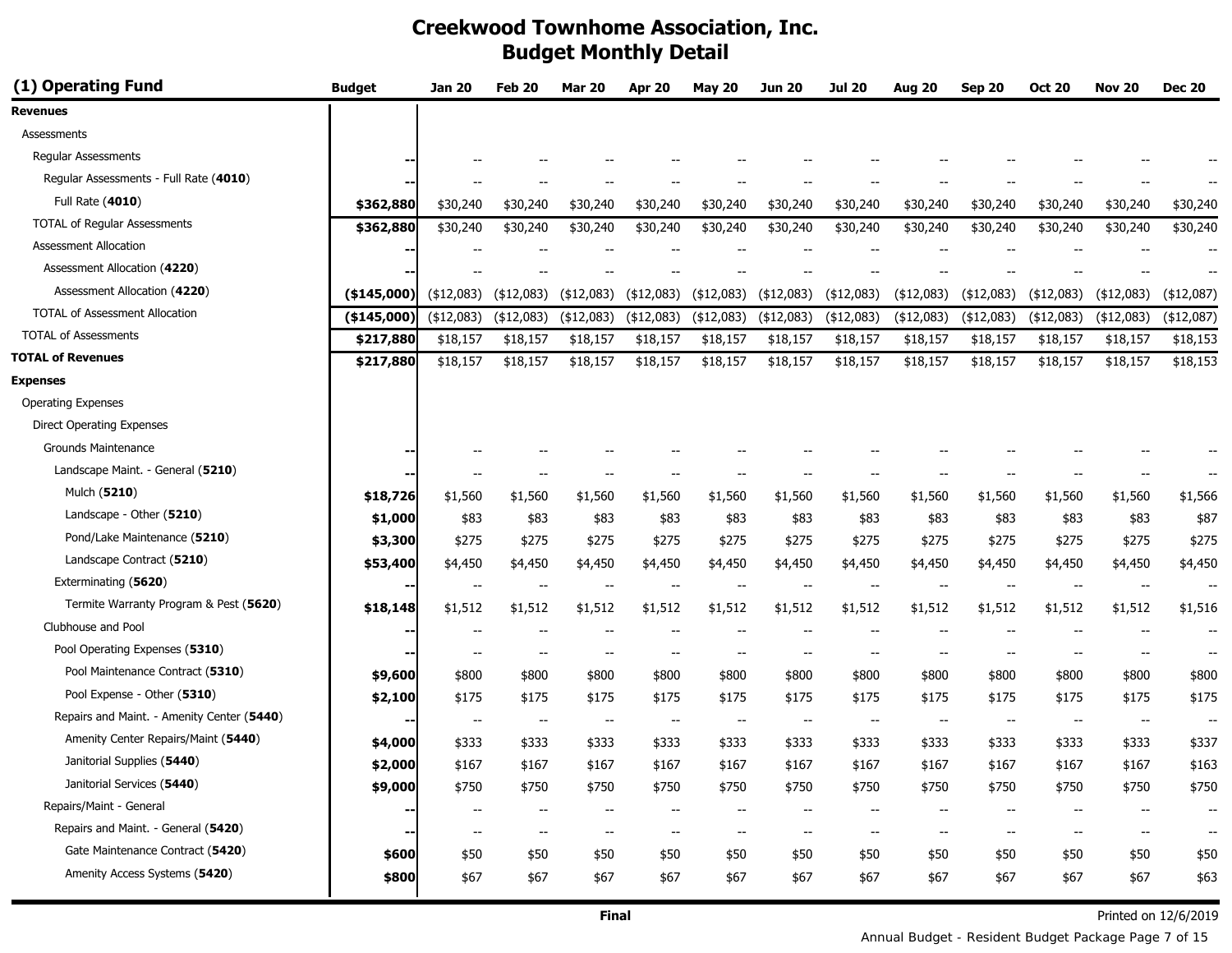| (1) Operating Fund                     | <b>Budget</b> | <b>Jan 20</b>            | <b>Feb 20</b>            | <b>Mar 20</b>            | <b>Apr 20</b>            | <b>May 20</b>            | <b>Jun 20</b>            | <b>Jul 20</b>            | <b>Aug 20</b>            | <b>Sep 20</b>                                       | <b>Oct 20</b>            | <b>Nov 20</b>                       | <b>Dec 20</b>            |
|----------------------------------------|---------------|--------------------------|--------------------------|--------------------------|--------------------------|--------------------------|--------------------------|--------------------------|--------------------------|-----------------------------------------------------|--------------------------|-------------------------------------|--------------------------|
| General Maintenance and Repair (5420)  | \$18,600      | \$1,550                  | \$1,550                  | \$1,550                  | \$1,550                  | \$1,550                  | \$1,550                  | \$1,550                  | \$1,550                  | \$1,550                                             | \$1,550                  | \$1,550                             | \$1,550                  |
| Repairs/Maint - Irrigation             | ۰.            |                          |                          |                          | --                       |                          |                          | $\overline{\phantom{a}}$ |                          |                                                     |                          |                                     |                          |
| Repairs and Maint. - Irrigation (5430) | --            | --                       | $-$                      | $\overline{\phantom{a}}$ | --                       | --                       | --                       | $\overline{\phantom{a}}$ | --                       | $\qquad \qquad -$                                   | $\overline{\phantom{a}}$ | $\overline{\phantom{a}}$            | --                       |
| Irrigation/Well Maint/Replace (5430)   | \$3,600       | \$300                    | \$300                    | \$300                    | \$300                    | \$300                    | \$300                    | \$300                    | \$300                    | \$300                                               | \$300                    | \$300                               | \$300                    |
| Water and Wastewater                   |               |                          |                          |                          |                          |                          |                          | $\overline{a}$           |                          |                                                     | $\overline{\phantom{a}}$ |                                     |                          |
| Water and Wastewater (5710)            |               |                          |                          |                          |                          |                          |                          | $\overline{a}$           |                          |                                                     |                          |                                     |                          |
| Water/Sewer-Amenity Center (5710)      | \$1,260       | \$105                    | \$105                    | \$105                    | \$105                    | \$105                    | \$105                    | \$105                    | \$105                    | \$105                                               | \$105                    | \$105                               | \$105                    |
| Electricity                            |               | $\hspace{0.05cm} \ldots$ | $\overline{\phantom{a}}$ | $-$                      | $\overline{\phantom{a}}$ | $-$                      | $\overline{\phantom{a}}$ | $\overline{\phantom{a}}$ | $\overline{\phantom{a}}$ | $\hspace{0.05cm} -\hspace{0.05cm} -\hspace{0.05cm}$ | $\overline{\phantom{a}}$ | $\overline{\phantom{a}}$            | $\overline{\phantom{a}}$ |
| Electricity - General (5010)           | --            | --                       | $-$                      | $-$                      | --                       |                          | $-$                      | $-$                      |                          | $-$                                                 | $\overline{\phantom{a}}$ | $\overline{a}$                      |                          |
| Electricity - Amenity Center (5010)    | \$1,421       | \$118                    | \$118                    | \$118                    | \$118                    | \$118                    | \$118                    | \$118                    | \$118                    | \$118                                               | \$118                    | \$118                               | \$123                    |
| Electricity - Entry (5010)             | \$1,366       | \$114                    | \$114                    | \$114                    | \$114                    | \$114                    | \$114                    | \$114                    | \$114                    | \$114                                               | \$114                    | \$114                               | \$112                    |
| Electricity - Irrigation (5010)        | \$4,200       | \$350                    | \$350                    | \$350                    | \$350                    | \$350                    | \$350                    | \$350                    | \$350                    | \$350                                               | \$350                    | \$350                               | \$350                    |
| Electricity - Streetlights (5010)      | \$15,400      | \$1,283                  | \$1,283                  | \$1,283                  | \$1,283                  | \$1,283                  | \$1,283                  | \$1,283                  | \$1,283                  | \$1,283                                             | \$1,283                  | \$1,283                             | \$1,287                  |
| Telephone (5650)                       | --            |                          |                          | --                       |                          |                          |                          |                          |                          | $\overline{\phantom{m}}$                            | $\overline{\phantom{a}}$ | --                                  |                          |
| Telephone/Gate Access Control (5650)   | \$600         | \$50                     | \$50                     | \$50                     | \$50                     | \$50                     | \$50                     | \$50                     | \$50                     | \$50                                                | \$50                     | \$50                                | \$50                     |
| Water and Wastewater (5710)            | ۰.            |                          |                          |                          |                          |                          |                          | $\overline{a}$           |                          |                                                     |                          |                                     |                          |
| Water/Sewer-Amenity Center (5710)      | \$1,928       | \$161                    | \$161                    | \$161                    | \$161                    | \$161                    | \$161                    | \$161                    | \$161                    | \$161                                               | \$161                    | \$161                               | \$157                    |
| TOTAL of Direct Operating Expenses     | \$171,049     | \$14,253                 | \$14,253                 | \$14,253                 | \$14,253                 | \$14,253                 | \$14,253                 | \$14,253                 | \$14,253                 | \$14,253                                            | \$14,253                 | \$14,253                            | \$14,266                 |
| General and Administrative Expenses    |               |                          |                          |                          |                          |                          |                          |                          |                          |                                                     |                          |                                     |                          |
| Professional Fees                      |               |                          |                          |                          |                          |                          |                          |                          |                          |                                                     |                          |                                     |                          |
| Professional Fees (6010)               |               |                          |                          |                          |                          |                          |                          |                          |                          |                                                     |                          |                                     |                          |
| Income Tax Preparation (6010)          | \$3,000       | \$250                    | \$250                    | \$250                    | \$250                    | \$250                    | \$250                    | \$250                    | \$250                    | \$250                                               | \$250                    | \$250                               | \$250                    |
| Legal and Professional Fees (6010)     | \$3,600       | \$300                    | \$300                    | \$300                    | \$300                    | \$300                    | \$300                    | \$300                    | \$300                    | \$300                                               | \$300                    | \$300                               | \$300                    |
| Reserve Study (6010)                   | \$4,500       | \$375                    | \$375                    | \$375                    | \$375                    | \$375                    | \$375                    | \$375                    | \$375                    | \$375                                               | \$375                    | \$375                               | \$375                    |
| <b>Bank Charges</b>                    |               | $\overline{\phantom{a}}$ | $\overline{\phantom{m}}$ | --                       | --                       |                          |                          |                          |                          |                                                     | $\overline{\phantom{a}}$ | --                                  |                          |
| Bank Charges (6030)                    |               | --                       | $\overline{\phantom{a}}$ | $\overline{\phantom{m}}$ | --                       |                          | $\overline{\phantom{a}}$ | $\overline{\phantom{m}}$ | $\overline{\phantom{a}}$ | $\hspace{0.05cm} -\hspace{0.05cm} -\hspace{0.05cm}$ | $\overline{\phantom{a}}$ | $\hspace{0.05cm}$ $\hspace{0.05cm}$ | $\overline{\phantom{a}}$ |
| Bank Charges (6030)                    | \$200         | \$17                     | \$17                     | \$17                     | \$17                     | \$17                     | \$17                     | \$17                     | \$17                     | \$17                                                | \$17                     | \$17                                | \$13                     |
| <b>Collection Expense</b>              |               | --                       | $\overline{\phantom{a}}$ | $\overline{\phantom{a}}$ | --                       | $\overline{\phantom{a}}$ | $-$                      | $\overline{\phantom{a}}$ | $\overline{\phantom{a}}$ | $\overline{\phantom{a}}$                            | $\overline{\phantom{a}}$ | $\overline{\phantom{a}}$            |                          |
| Collection Expense (6040)              |               |                          |                          |                          |                          |                          |                          |                          |                          |                                                     |                          |                                     |                          |
| Collection Expense (6040)              | \$1,020       | \$85                     | \$85                     | \$85                     | \$85                     | \$85                     | \$85                     | \$85                     | \$85                     | \$85                                                | \$85                     | \$85                                | \$85                     |
| <b>Homeowner Activities</b>            |               |                          |                          |                          |                          |                          |                          |                          |                          |                                                     |                          |                                     |                          |
| Homeowner Activities (6110)            | --1           | --                       | $\overline{\phantom{m}}$ | --                       | $\overline{\phantom{a}}$ | $\overline{\phantom{a}}$ | $\overline{\phantom{a}}$ | $\overline{\phantom{a}}$ | --                       | --                                                  | $\overline{\phantom{a}}$ | $\overline{\phantom{a}}$            |                          |
| Annual Meeting (6110)                  | \$1,200       | \$100                    | \$100                    | \$100                    | \$100                    | \$100                    | \$100                    | \$100                    | \$100                    | \$100                                               | \$100                    | \$100                               | \$100                    |
| Homeowner Activities (6110)            | \$2,400       | \$200                    | \$200                    | \$200                    | \$200                    | \$200                    | \$200                    | \$200                    | \$200                    | \$200                                               | \$200                    | \$200                               | \$200                    |
| Winter $(6110)$                        | \$2,500       | \$208                    | \$208                    | \$208                    | \$208                    | \$208                    | \$208                    | \$208                    | \$208                    | \$208                                               | \$208                    | \$208                               | \$212                    |
|                                        |               |                          |                          |                          |                          |                          |                          |                          |                          |                                                     |                          |                                     |                          |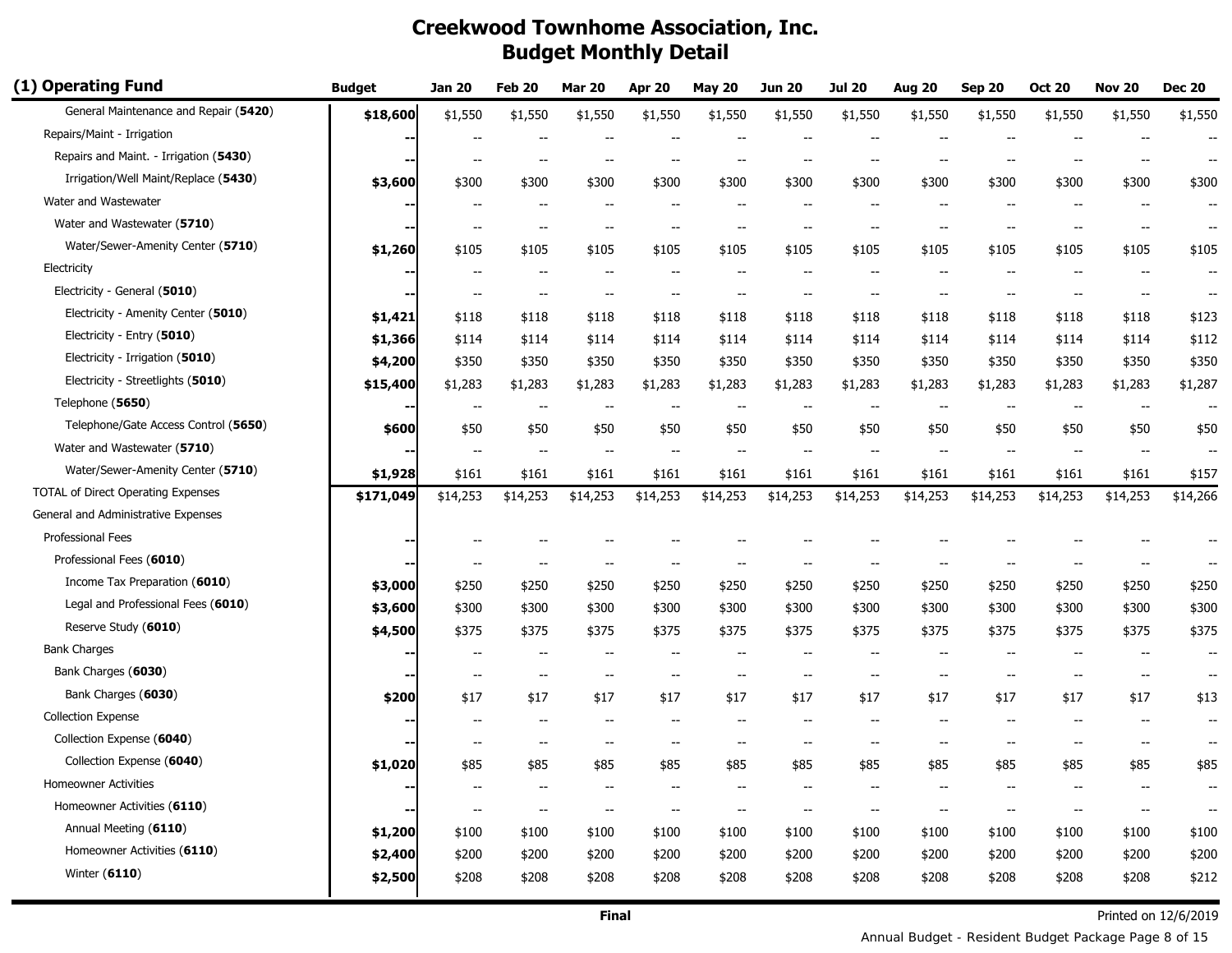| (1) Operating Fund                               | <b>Budget</b> | <b>Jan 20</b>            | Feb 20                   | <b>Mar 20</b>            | <b>Apr 20</b>                                       | <b>May 20</b>            | <b>Jun 20</b>            | <b>Jul 20</b>                                       | <b>Aug 20</b>            | <b>Sep 20</b>                         | <b>Oct 20</b>            | <b>Nov 20</b>                                       | <b>Dec 20</b>            |
|--------------------------------------------------|---------------|--------------------------|--------------------------|--------------------------|-----------------------------------------------------|--------------------------|--------------------------|-----------------------------------------------------|--------------------------|---------------------------------------|--------------------------|-----------------------------------------------------|--------------------------|
| Insurance                                        | --            | $\sim$                   |                          |                          |                                                     |                          |                          |                                                     |                          |                                       |                          |                                                     |                          |
| Insurance - General, Property & Liability (6210) | --            | $\overline{\phantom{m}}$ | --                       | $\overline{\phantom{m}}$ | $- -$                                               | $\overline{\phantom{m}}$ | $\overline{\phantom{a}}$ | $\overline{\phantom{a}}$                            | --                       | $\overline{\phantom{a}}$              | $\overline{\phantom{m}}$ | $\hspace{0.05cm}$ $\hspace{0.05cm}$                 | $\overline{\phantom{a}}$ |
| Directors and Officers (6210)                    | \$1,250       | \$104                    | \$104                    | \$104                    | \$104                                               | \$104                    | \$104                    | \$104                                               | \$104                    | \$104                                 | \$104                    | \$104                                               | \$106                    |
| General, Property & Liability (6210)             | \$5,200       | \$433                    | \$433                    | \$433                    | \$433                                               | \$433                    | \$433                    | \$433                                               | \$433                    | \$433                                 | \$433                    | \$433                                               | \$437                    |
| Worker's Compensation (6210)                     | \$976         | \$81                     | \$81                     | \$81                     | \$81                                                | \$81                     | \$81                     | \$81                                                | \$81                     | \$81                                  | \$81                     | \$81                                                | \$85                     |
| Management Fee                                   |               | $-$                      | $\overline{\phantom{a}}$ | $\overline{\phantom{a}}$ | $\hspace{0.05cm} -\hspace{0.05cm} -\hspace{0.05cm}$ | $\overline{\phantom{a}}$ | $\overline{\phantom{a}}$ | $-$                                                 | $\overline{\phantom{a}}$ | $\overline{\phantom{a}}$              | $-$                      | $-$                                                 | $\overline{\phantom{a}}$ |
| Management Fee (6310)                            | --            | $\overline{\phantom{a}}$ | $\overline{\phantom{a}}$ | $\overline{\phantom{a}}$ | --                                                  | $\overline{\phantom{a}}$ | $\overline{\phantom{a}}$ | $\overline{\phantom{a}}$                            | $\overline{a}$           |                                       |                          | $\overline{\phantom{a}}$                            | $\overline{\phantom{a}}$ |
| Management Contract (6310)                       | \$12,144      | \$1,012                  | \$1,012                  | \$1,012                  | \$1,012                                             | \$1,012                  | \$1,012                  | \$1,012                                             | \$1,012                  | \$1,012                               | \$1,012                  | \$1,012                                             | \$1,012                  |
| Administration                                   | --            |                          |                          |                          |                                                     | $-$                      | $\overline{\phantom{a}}$ | $\overline{a}$                                      |                          |                                       |                          |                                                     |                          |
| Administration (6410)                            | --            | $-\!$                    | --                       | $\overline{\phantom{m}}$ | $- -$                                               | $\overline{\phantom{a}}$ | $\overline{\phantom{a}}$ | $\hspace{0.05cm} -\hspace{0.05cm} -\hspace{0.05cm}$ | $\overline{\phantom{a}}$ | $\hspace{0.05cm}$ - $\hspace{0.05cm}$ | $\overline{\phantom{a}}$ | $\hspace{0.05cm} -\hspace{0.05cm} -\hspace{0.05cm}$ | $\overline{\phantom{a}}$ |
| Administration (6410)                            | \$1,620       | \$135                    | \$135                    | \$135                    | \$135                                               | \$135                    | \$135                    | \$135                                               | \$135                    | \$135                                 | \$135                    | \$135                                               | \$135                    |
| Corporate Annual Report (6410)                   | \$113         | \$9                      | \$9                      | \$9                      | \$9                                                 | \$9                      | \$9                      | \$9                                                 | \$9                      | \$9                                   | \$9                      | \$9                                                 | \$14                     |
| Internet Access (6410)                           | \$1,440       | \$120                    | \$120                    | \$120                    | \$120                                               | \$120                    | \$120                    | \$120                                               | \$120                    | \$120                                 | \$120                    | \$120                                               | \$120                    |
| Office Supplies (6410)                           | \$1,800       | \$150                    | \$150                    | \$150                    | \$150                                               | \$150                    | \$150                    | \$150                                               | \$150                    | \$150                                 | \$150                    | \$150                                               | \$150                    |
| Postage (6410)                                   | \$600         | \$50                     | \$50                     | \$50                     | \$50                                                | \$50                     | \$50                     | \$50                                                | \$50                     | \$50                                  | \$50                     | \$50                                                | \$50                     |
| TOTAL of General and Administrative Expenses     | \$43,563      | \$3,629                  | \$3,629                  | \$3,629                  | \$3,629                                             | \$3,629                  | \$3,629                  | \$3,629                                             | \$3,629                  | \$3,629                               | \$3,629                  | \$3,629                                             | \$3,644                  |
| <b>TOTAL of Operating Expenses</b>               | \$214,612     | \$17,882                 | \$17,882                 | \$17,882                 | \$17,882                                            | \$17,882                 | \$17,882                 | \$17,882                                            | \$17,882                 | \$17,882                              | \$17,882                 | \$17,882                                            | \$17,910                 |
| Other Expenses                                   |               | $\overline{\phantom{a}}$ | $\overline{\phantom{a}}$ | $\overline{\phantom{a}}$ | $\overline{a}$                                      | $\overline{\phantom{a}}$ | $\overline{\phantom{a}}$ | $-$                                                 | $\overline{a}$           |                                       |                          | --                                                  |                          |
| Contingency (8150)                               | -−            |                          | $\overline{\phantom{a}}$ | $\overline{\phantom{a}}$ | $\overline{\phantom{a}}$                            | $\overline{\phantom{a}}$ | $\overline{\phantom{a}}$ | $-$                                                 | $-$                      |                                       |                          | $\overline{\phantom{a}}$                            | $\overline{\phantom{a}}$ |
| Contingency (8150)                               | \$2,652       | \$221                    | \$221                    | \$221                    | \$221                                               | \$221                    | \$221                    | \$221                                               | \$221                    | \$221                                 | \$221                    | \$221                                               | \$221                    |
| TOTAL of Other Expenses                          | \$2,652       | \$221                    | \$221                    | \$221                    | \$221                                               | \$221                    | \$221                    | \$221                                               | \$221                    | \$221                                 | \$221                    | \$221                                               | \$221                    |
| <b>TOTAL of Expenses</b>                         | \$217,264     | \$18,103                 | \$18,103                 | \$18,103                 | \$18,103                                            | \$18,103                 | \$18,103                 | \$18,103                                            | \$18,103                 | \$18,103                              | \$18,103                 | \$18,103                                            | \$18,131                 |
| <b>Net Surplus (Deficit)</b>                     | \$616         | \$54                     | \$54                     | \$54                     | \$54                                                | \$54                     | \$54                     | \$54                                                | \$54                     | \$54                                  | \$54                     | \$54                                                | \$22                     |
|                                                  |               |                          |                          |                          |                                                     |                          |                          |                                                     |                          |                                       |                          |                                                     |                          |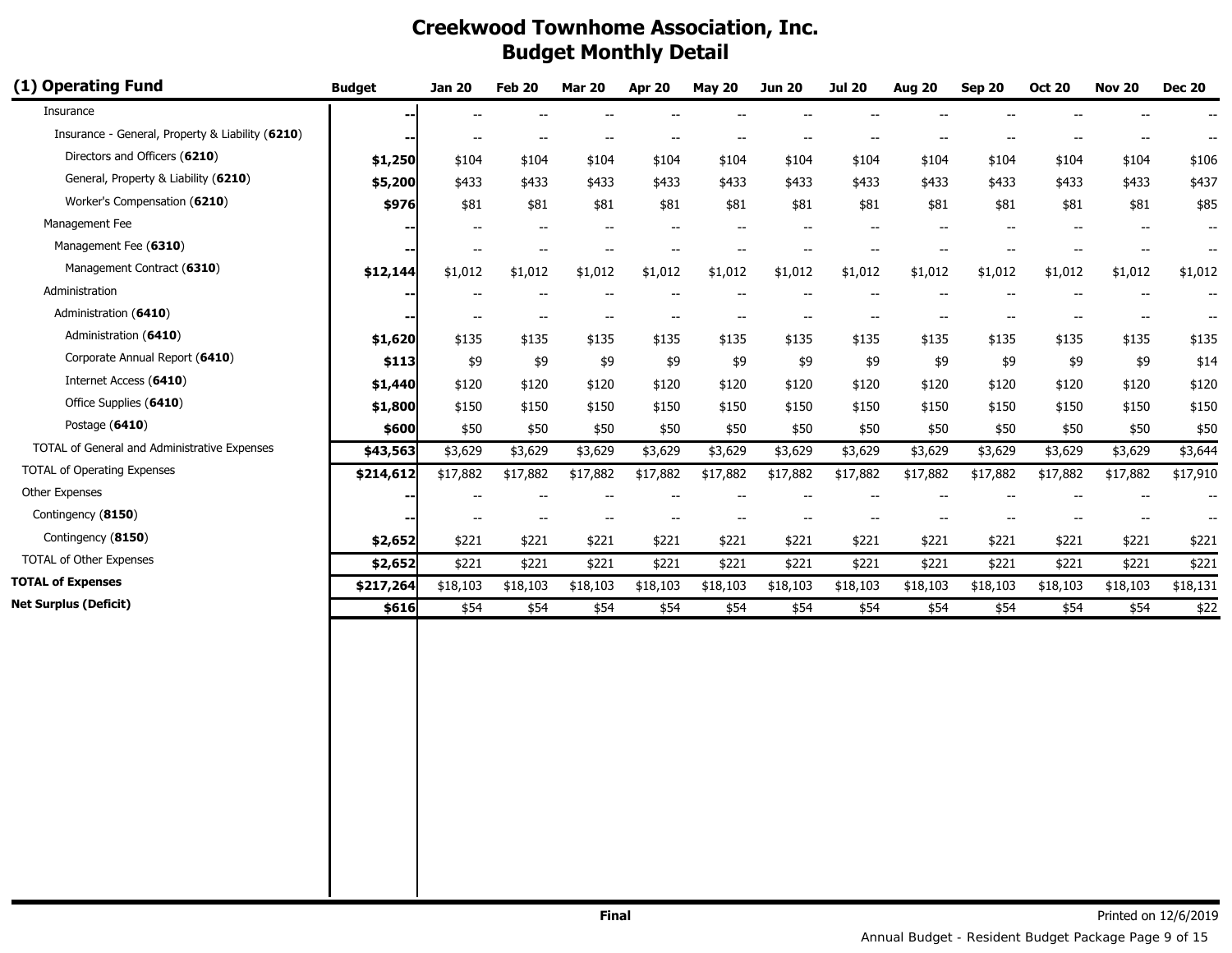| (2) Deferred Maintenance Fund  | <b>Budget</b>            | <b>Jan 20</b>                                       | Feb 20                   | <b>Mar 20</b>            | <b>Apr 20</b> | <b>May 20</b>            | <b>Jun 20</b>            | <b>Jul 20</b>            | <b>Aug 20</b>            | <b>Sep 20</b>                         | <b>Oct 20</b>            | <b>Nov 20</b>            | <b>Dec 20</b>            |
|--------------------------------|--------------------------|-----------------------------------------------------|--------------------------|--------------------------|---------------|--------------------------|--------------------------|--------------------------|--------------------------|---------------------------------------|--------------------------|--------------------------|--------------------------|
| <b>Revenues</b>                |                          |                                                     |                          |                          |               |                          |                          |                          |                          |                                       |                          |                          |                          |
| Assessments                    |                          |                                                     |                          |                          |               |                          |                          |                          |                          |                                       |                          |                          |                          |
| Assessment Allocation          | --                       | $- -$                                               | $\overline{\phantom{a}}$ | $\overline{\phantom{a}}$ | --            | $\overline{\phantom{a}}$ | $\overline{\phantom{a}}$ | $\overline{\phantom{a}}$ | $\overline{\phantom{a}}$ | $\overline{\phantom{a}}$              | $\overline{\phantom{a}}$ | $\overline{\phantom{a}}$ | $\overline{\phantom{a}}$ |
| Assessment Allocation (4220)   | $\overline{\phantom{a}}$ | $\hspace{0.05cm} -\hspace{0.05cm} -\hspace{0.05cm}$ | $\overline{\phantom{m}}$ | $\overline{\phantom{m}}$ | --            | $\overline{\phantom{a}}$ | $\overline{\phantom{a}}$ | $\overline{\phantom{a}}$ | $\overline{\phantom{a}}$ | $\hspace{0.05cm}$ – $\hspace{0.05cm}$ | $\overline{\phantom{a}}$ | --                       | --                       |
| Assessment Allocation (4220)   | \$145,000                | \$12,083                                            | \$12,083                 | \$12,083                 | \$12,083      | \$12,083                 | \$12,083                 | \$12,083                 | \$12,083                 | \$12,083                              | \$12,083                 | \$12,083                 | \$12,087                 |
| TOTAL of Assessment Allocation | \$145,000                | \$12,083                                            | \$12,083                 | \$12,083                 | \$12,083      | \$12,083                 | \$12,083                 | \$12,083                 | \$12,083                 | \$12,083                              | \$12,083                 | \$12,083                 | \$12,087                 |
| <b>TOTAL of Assessments</b>    | \$145,000                | \$12,083                                            | \$12,083                 | \$12,083                 | \$12,083      | \$12,083                 | \$12,083                 | \$12,083                 | \$12,083                 | \$12,083                              | \$12,083                 | \$12,083                 | \$12,087                 |
| <b>TOTAL of Revenues</b>       | \$145,000                | \$12,083                                            | \$12,083                 | \$12,083                 | \$12,083      | \$12,083                 | \$12,083                 | \$12,083                 | \$12,083                 | \$12,083                              | \$12,083                 | \$12,083                 | \$12,087                 |
| <b>Net Surplus (Deficit)</b>   | \$145,000                | \$12,083                                            | \$12,083                 | \$12,083                 | \$12,083      | \$12,083                 | \$12,083                 | \$12,083                 | \$12,083                 | \$12,083                              | \$12,083                 | \$12,083                 | \$12,087                 |
|                                |                          |                                                     |                          |                          |               |                          |                          |                          |                          |                                       |                          |                          |                          |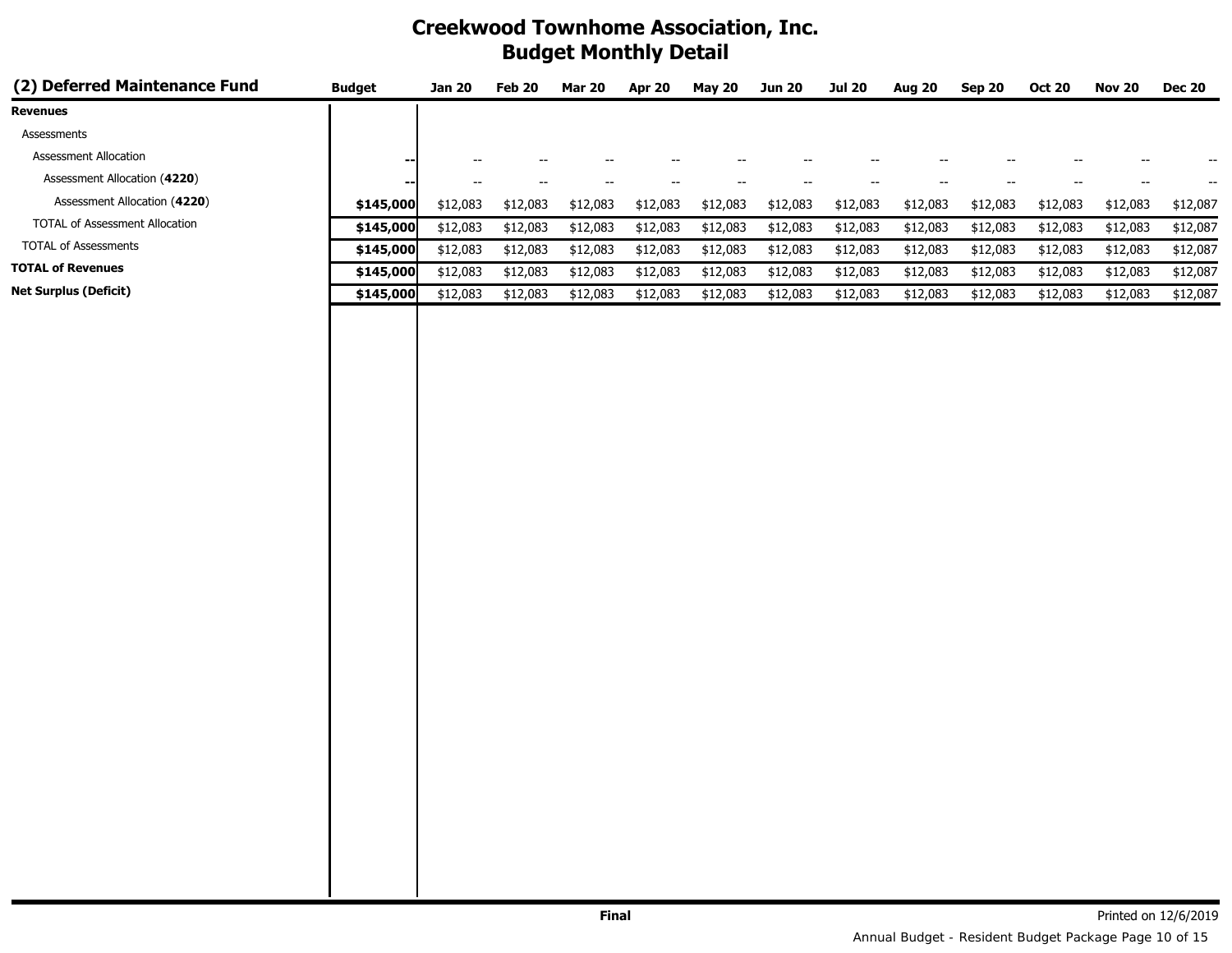#### **Creekwood Townhome Association, Inc. Revenue and Expense Detail Notes**

### **Fund: Operating Fund**

| <b>Revenues</b>                                                                                                               |                |             |
|-------------------------------------------------------------------------------------------------------------------------------|----------------|-------------|
| Assessments                                                                                                                   |                |             |
| <b>Regular Assessments</b>                                                                                                    |                |             |
| Regular Assessments - Full Rate (4010)                                                                                        |                |             |
| Full Rate (4010)                                                                                                              | Annual Budget: | \$362,880   |
| 112 units at Build out at \$270.00 a Month                                                                                    |                |             |
| <b>TOTAL of Regular Assessments</b>                                                                                           | Annual Budget: | \$362,880   |
| <b>Assessment Allocation</b>                                                                                                  |                |             |
| Assessment Allocation (4220)                                                                                                  |                |             |
| Assessment Allocation (4220)                                                                                                  | Annual Budget: | (\$145,000) |
| 2020 Replacement Fund Allocation                                                                                              |                |             |
| <b>TOTAL of Assessment Allocation</b>                                                                                         | Annual Budget: | (\$145,000) |
| <b>TOTAL of Assessments</b>                                                                                                   | Annual Budget: | \$217,880   |
| <b>TOTAL of Revenues</b>                                                                                                      | Annual Budget: | \$217,880   |
| <b>Expenses</b>                                                                                                               |                |             |
| <b>Operating Expenses</b>                                                                                                     |                |             |
| <b>Direct Operating Expenses</b>                                                                                              |                |             |
| <b>Grounds Maintenance</b>                                                                                                    |                |             |
| Landscape Maint. - General (5210)                                                                                             |                |             |
| Mulch (5210)                                                                                                                  | Annual Budget: | \$18,726    |
| One time install for units & common areas                                                                                     |                |             |
| Landscape - Other (5210)                                                                                                      | Annual Budget: | \$1,000     |
| Plant and/or shrub replacement                                                                                                |                |             |
| Pond/Lake Maintenance (5210)                                                                                                  | Annual Budget: | \$3,300     |
| Contracted monthly cost                                                                                                       |                |             |
| Landscape Contract (5210)                                                                                                     | Annual Budget: | \$53,400    |
| Based on contracted price 14 - 6 unite buildings, 7 - 4 unit buildings @ 125 month. \$1540 common area monthly = at build out |                |             |
| Exterminating (5620)                                                                                                          |                |             |
| Termite Warranty Program & Pest (5620)                                                                                        | Annual Budget: | \$18,148    |
| Based on contracted price \$27 per unit quarterly x 112 at build out and \$6048 pest control contract                         |                |             |
| Clubhouse and Pool                                                                                                            |                |             |
| Pool Operating Expenses (5310)                                                                                                |                |             |
| Pool Maintenance Contract (5310)                                                                                              | Annual Budget: | \$9,600     |
| Based on monthly contracted \$800                                                                                             |                |             |
| Pool Expense - Other (5310)                                                                                                   | Annual Budget: | \$2,100     |
| Based on actuals                                                                                                              |                |             |
| Repairs and Maint. - Amenity Center (5440)                                                                                    |                |             |
| Amenity Center Repairs/Maint (5440)                                                                                           | Annual Budget: | \$4,000     |
| Based on actuals                                                                                                              |                |             |
| Janitorial Supplies (5440)                                                                                                    | Annual Budget: | \$2,000     |
| Based on actuals                                                                                                              |                |             |
| Janitorial Services (5440)                                                                                                    | Annual Budget: | \$9,000     |
| Monthly contracted                                                                                                            |                |             |
|                                                                                                                               |                |             |

Repairs/Maint - General

Repairs and Maint. - General (5420)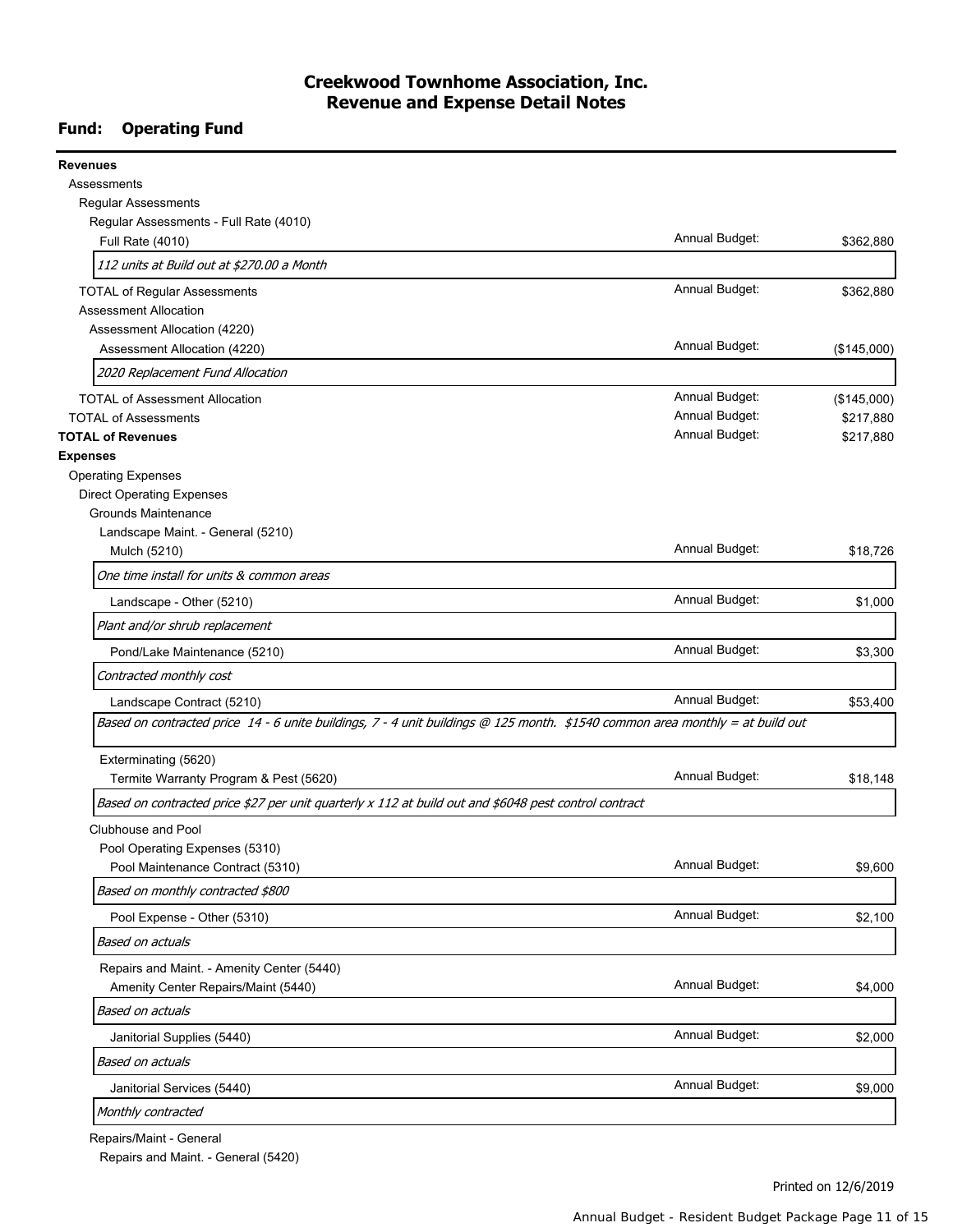| Gate Maintenance Contract (5420)                          | Annual Budget: | \$600     |
|-----------------------------------------------------------|----------------|-----------|
| Contracted price                                          |                |           |
| Amenity Access Systems (5420)                             | Annual Budget: | \$800     |
| Remotes, fobs, internet access programming                |                |           |
| General Maintenance and Repair (5420)                     | Annual Budget: | \$18,600  |
| Based on actuals                                          |                |           |
| Repairs/Maint - Irrigation                                |                |           |
| Repairs and Maint. - Irrigation (5430)                    |                |           |
| Irrigation/Well Maint/Replace (5430)                      | Annual Budget: | \$3,600   |
| Actuals                                                   |                |           |
| Water and Wastewater                                      |                |           |
| Water and Wastewater (5710)                               | Annual Budget: |           |
| Water/Sewer-Amenity Center (5710)<br>Electricity          |                | \$1,260   |
| Electricity - General (5010)                              |                |           |
| Electricity - Amenity Center (5010)                       | Annual Budget: | \$1,421   |
| Based on actuals plus 3%                                  |                |           |
| Electricity - Entry (5010)                                | Annual Budget: | \$1,366   |
| Based on actuals plus 3%                                  |                |           |
| Electricity - Irrigation (5010)                           | Annual Budget: | \$4,200   |
| Electricity - Streetlights (5010)                         | Annual Budget: | \$15,400  |
| Based on monthly actuals plus 3%                          |                |           |
| Telephone (5650)                                          |                |           |
| Telephone/Gate Access Control (5650)                      | Annual Budget: | \$600     |
| Based on monthly actuals                                  |                |           |
| Water and Wastewater (5710)                               |                |           |
| Water/Sewer-Amenity Center (5710)                         | Annual Budget: | \$1,928   |
| Based on monthly actuals plus 3%                          |                |           |
| <b>TOTAL of Direct Operating Expenses</b>                 | Annual Budget: | \$171,049 |
| General and Administrative Expenses                       |                |           |
| <b>Professional Fees</b>                                  |                |           |
| Professional Fees (6010)<br>Income Tax Preparation (6010) | Annual Budget: | \$3,000   |
| Income tax preparation                                    |                |           |
|                                                           | Annual Budget: |           |
| Legal and Professional Fees (6010)                        |                | \$3,600   |
| Legal fees                                                |                |           |
| Reserve Study (6010)                                      | Annual Budget: | \$4,500   |
| Reserve study                                             |                |           |
| <b>Bank Charges</b>                                       |                |           |
| Bank Charges (6030)<br>Bank Charges (6030)                | Annual Budget: | \$200     |
| <b>Bank charges</b>                                       |                |           |
| <b>Collection Expense</b>                                 |                |           |
| Collection Expense (6040)                                 |                |           |
| Collection Expense (6040)                                 | Annual Budget: | \$1,020   |
| RealManage contracted fee, \$85.00 per month              |                |           |
| <b>Homeowner Activities</b>                               |                |           |
|                                                           |                |           |
| Homeowner Activities (6110)                               | Annual Budget: |           |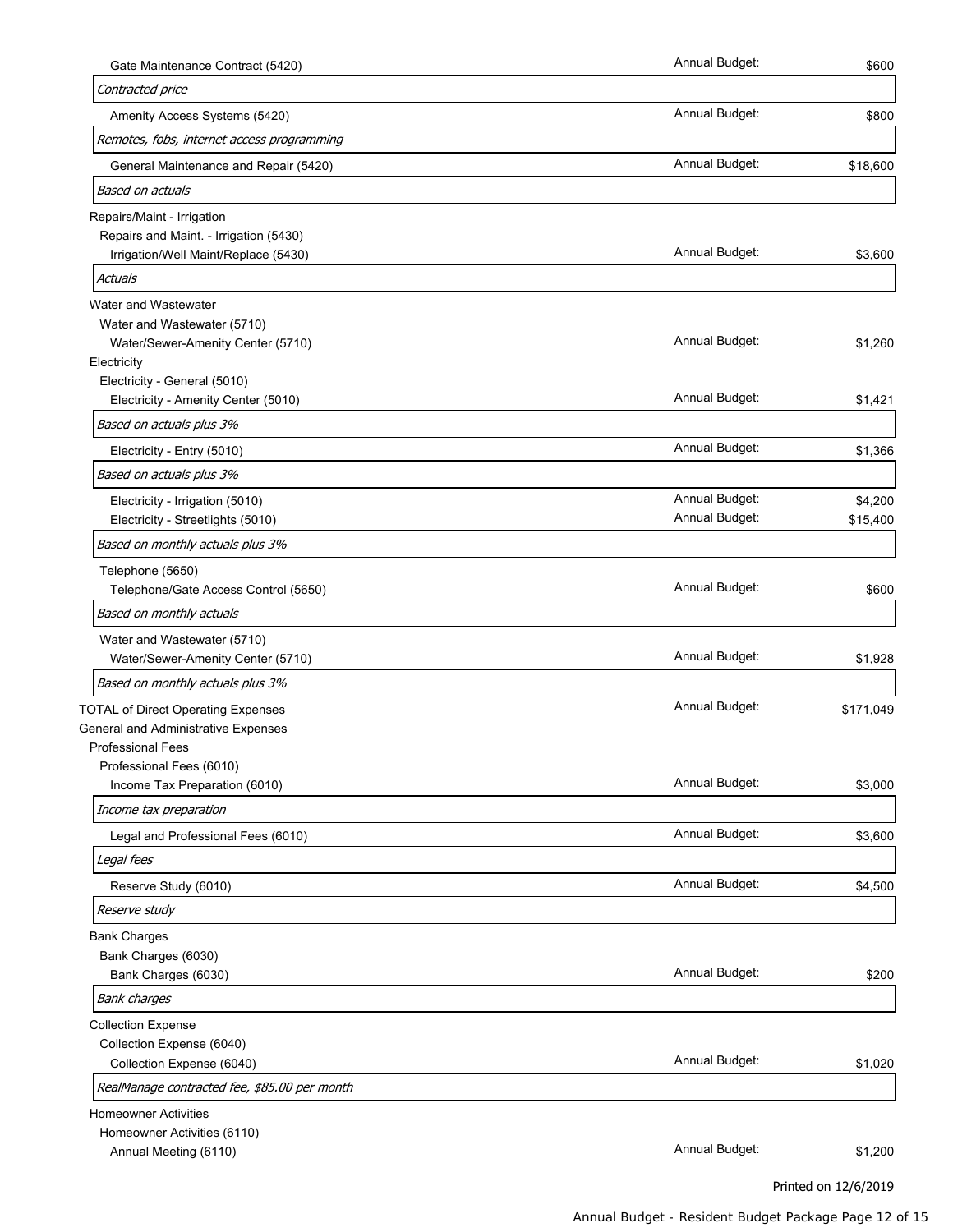| Meeting room rental                                        |                |           |
|------------------------------------------------------------|----------------|-----------|
| Homeowner Activities (6110)                                | Annual Budget: | \$2,400   |
| Social activities                                          |                |           |
| Winter (6110)                                              | Annual Budget: | \$2,500   |
| Christmas decorations                                      |                |           |
| Insurance                                                  |                |           |
| Insurance - General, Property & Liability (6210)           |                |           |
| Directors and Officers (6210)                              | Annual Budget: | \$1,250   |
| Actual policy renewal                                      |                |           |
| General, Property & Liability (6210)                       | Annual Budget: | \$5,200   |
| Renewal policy plus 5%                                     |                |           |
| Worker's Compensation (6210)                               | Annual Budget: | \$976     |
| Workers compensation                                       |                |           |
| Management Fee                                             |                |           |
| Management Fee (6310)                                      |                |           |
| Management Contract (6310)                                 | Annual Budget: | \$12,144  |
| RealManage contracted management fee - \$1012.00 per month |                |           |
| Administration                                             |                |           |
| Administration (6410)                                      |                |           |
| Administration (6410)                                      | Annual Budget: | \$1,620   |
| RealManage contracted fee, \$135.00 per month              |                |           |
| Corporate Annual Report (6410)                             | Annual Budget: | \$113     |
| Actual                                                     |                |           |
| Internet Access (6410)                                     | Annual Budget: | \$1,440   |
| Monthly amount                                             |                |           |
| Office Supplies (6410)                                     | Annual Budget: | \$1,800   |
| Based on actuals                                           |                |           |
| Postage (6410)                                             | Annual Budget: | \$600     |
| Postage for mailings                                       |                |           |
| TOTAL of General and Administrative Expenses               | Annual Budget: | \$43,563  |
| <b>TOTAL of Operating Expenses</b>                         | Annual Budget: | \$214,612 |
| Capital Expenditures (Non-capitalized)                     |                |           |
| Other Expenses                                             |                |           |
| Contingency (8150)                                         |                |           |
| Contingency (8150)                                         | Annual Budget: | \$2,652   |
| <b>TOTAL of Other Expenses</b>                             | Annual Budget: | \$2,652   |
| Depreciation                                               |                |           |
| <b>TOTAL of Expenses</b>                                   | Annual Budget: | \$217,264 |
| Net Surplus (Deficit)                                      | Annual Budget: | \$616     |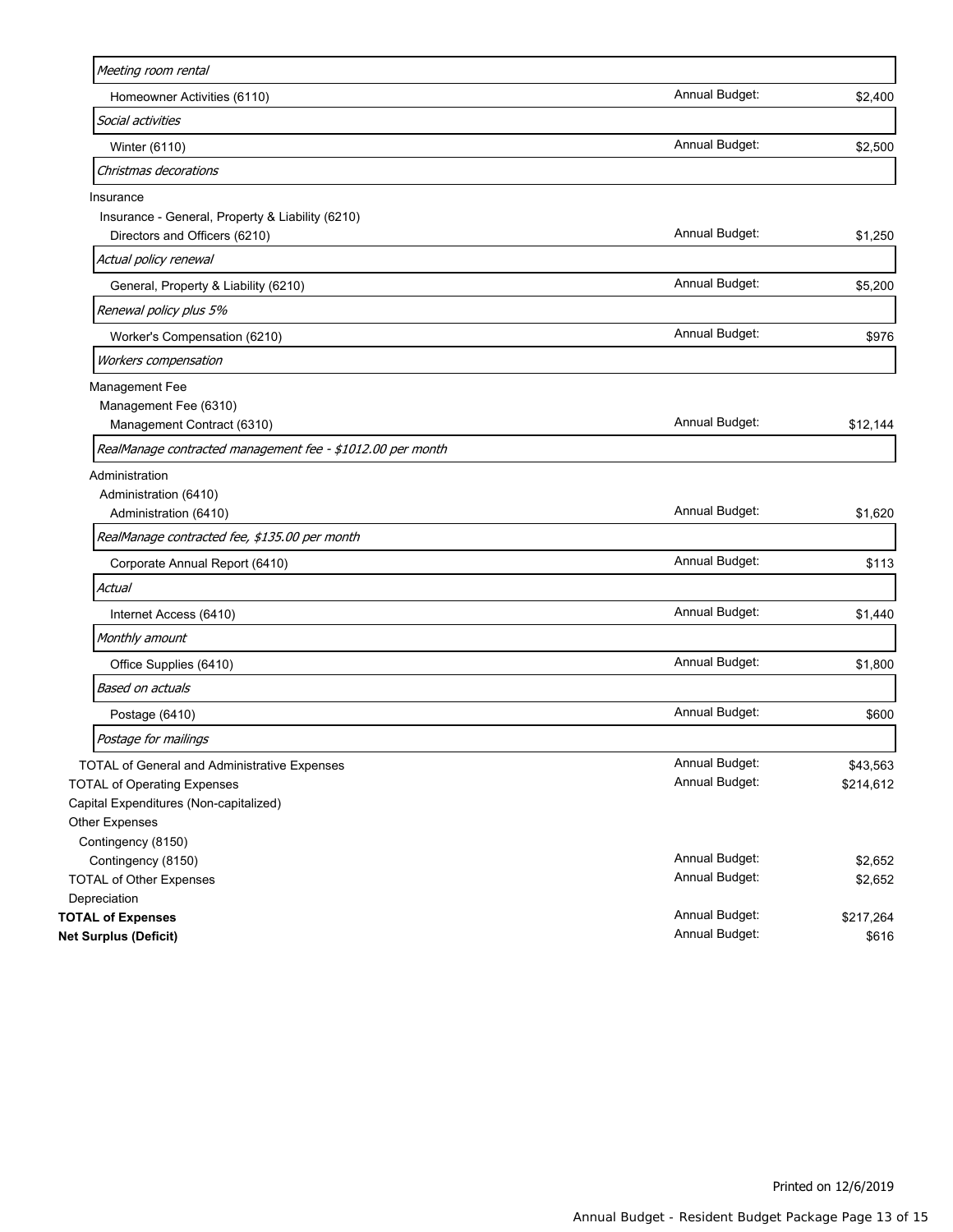#### **Creekwood Townhome Association, Inc. Revenue and Expense Detail Notes**

#### **Fund: Deferred Maintenance Fund**

| <b>Revenues</b>                        |                |           |
|----------------------------------------|----------------|-----------|
| Assessments                            |                |           |
| <b>Assessment Allocation</b>           |                |           |
| Assessment Allocation (4220)           |                |           |
| Assessment Allocation (4220)           | Annual Budget: | \$145,000 |
| Deferred maintenance                   |                |           |
| <b>TOTAL of Assessment Allocation</b>  | Annual Budget: | \$145,000 |
| <b>TOTAL of Assessments</b>            | Annual Budget: | \$145,000 |
| <b>TOTAL of Revenues</b>               | Annual Budget: | \$145,000 |
| <b>Expenses</b>                        |                |           |
| <b>Operating Expenses</b>              |                |           |
| <b>Direct Operating Expenses</b>       |                |           |
| General and Administrative Expenses    |                |           |
| Capital Expenditures (Non-capitalized) |                |           |
| Depreciation                           |                |           |
| <b>Net Surplus (Deficit)</b>           | Annual Budget: | \$145,000 |